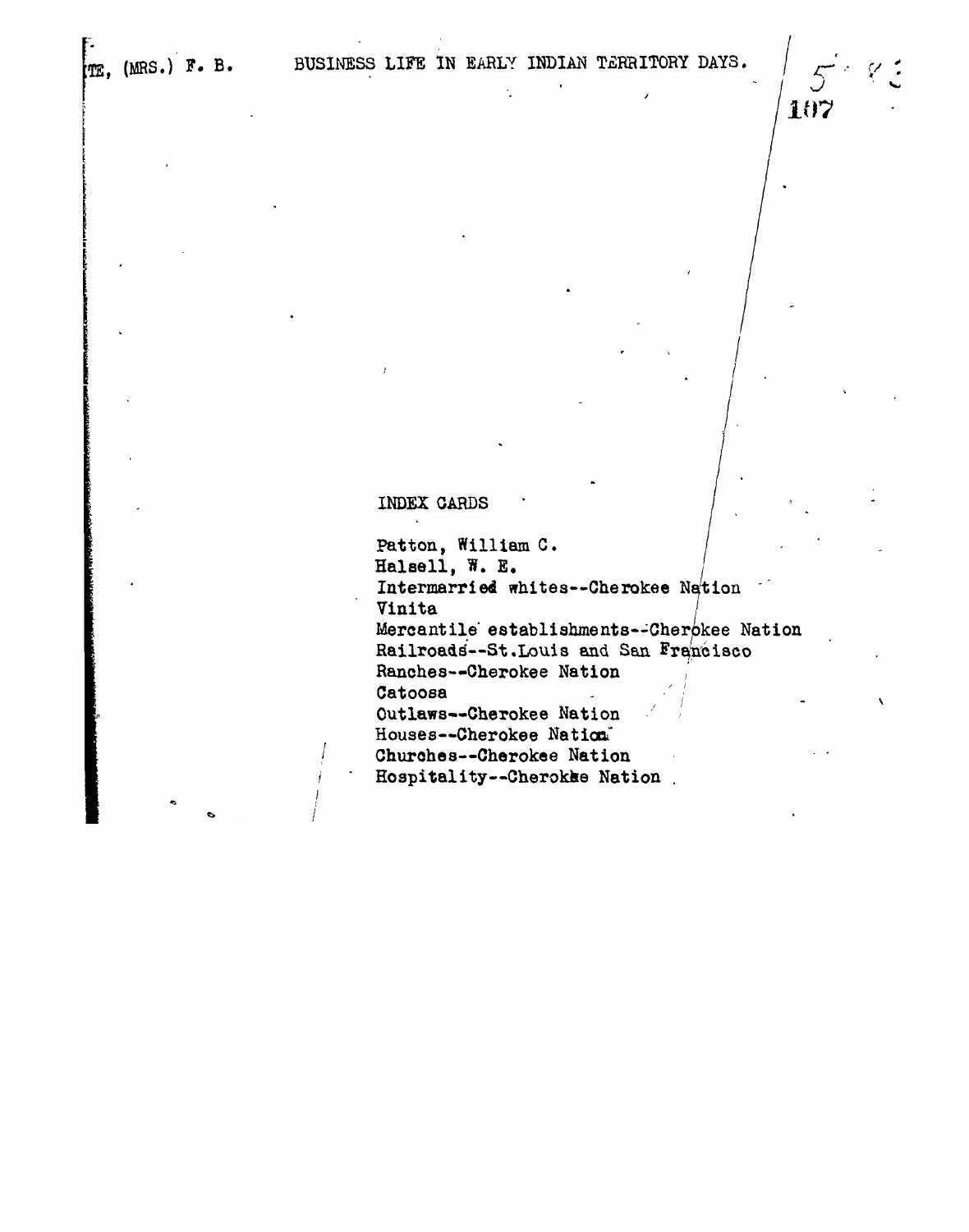FITE, F« B. (MRS.) BUS-NESS LIFE IN EARLY INDIAN TERRITORY DAYS

JOS

:

BUSINESS 'LIFE IN EARLY INDIAN TERRITORY DAYS Story of "illiam C. Patton Given by his daughter, Mrs. F. B. Fite North 16th. St., Muskogee, Oklahoma

silliam C. Patton was born August 1, 1829, twentyfive miles from Ashville, North Carolina, in Duncom County.

He was the youngest of fourteen children. His father was a wealthy land and slave owner. His family consisted of .seven bous and seven girls.

The same house in which he was born is still standing. He grew to manhood on the farm ard then went to Lafayette, Georgia, and engaged in the mercantile business with his older brother.

He was married to Jane Davis, a Cherokee girl, on May 1, 1861.

He enlisted in the Confederate Army at the beginning of the war and served the entire time. He was in the battle of atlanta.

*th* every one else living in the state of Georgia, •they lo&t.everything they possessed but they were undaunted, he and his plucky wife moved to the farm where they stayed two years. "ere he made good use of his early training on the farm and was able in two years to again enter the.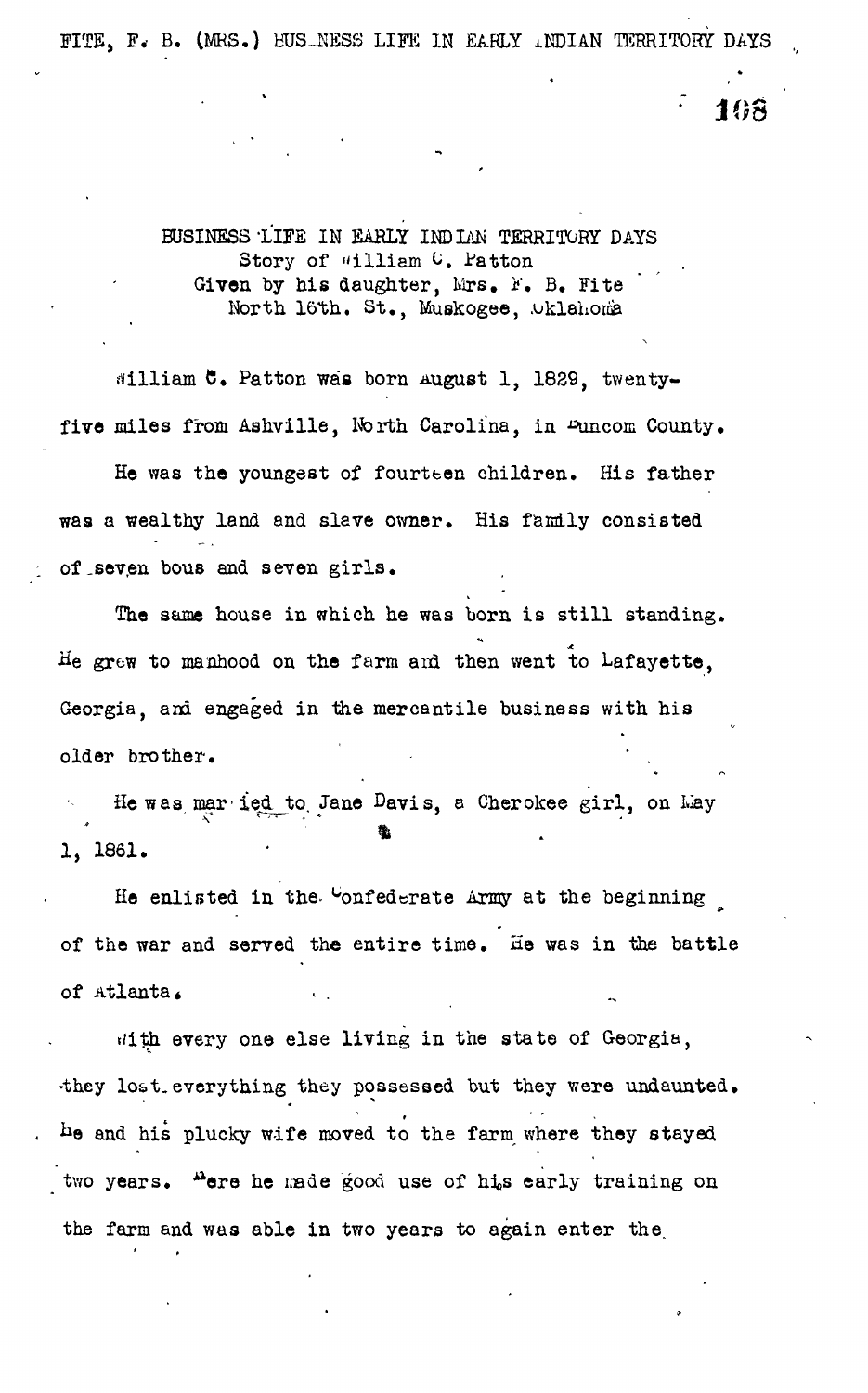FITE, F. B., (MRS.) BUSINESS LIFE IN EARLY INDIAN TERRITORY DAYS

109

mercantile business in the thriving little town of Mingold, Georgia.

Hearing of the splendid opportunities in the fast developing west, he brought his family to Springfield, Missouri, in 1874. Here, he again engaged in the mercantile business until 1879.

krs» Patton, being of Cherokee blood, naturally wanted to live among her own people.

Vinita was a thriving little town in the Cherokee Nation of about fifteen hundred inhabitants. They moved there and he again engaged in the mercantile business,

-As that was the terminal of the Frisco railroad and there were no towns west and mone on the north nearer than Chetopa, Lansas; and as Luskogee was the nearest town on the south. Vinita drew its trade from a wide radius.

Lr. Patton opened his business in a small frame  $\mathcal{F}_{\mathbf{c}}$ building but set about at once to build for the future.

Seeing the possibilities of the undeveloped country, he erected a building of natiye sand stone which is still standing. It contains several rooms which housed 'the numerous departments of his general merchandise stock.  $\pm t$  consisted of a dry doogs, grocery, and hardware department. There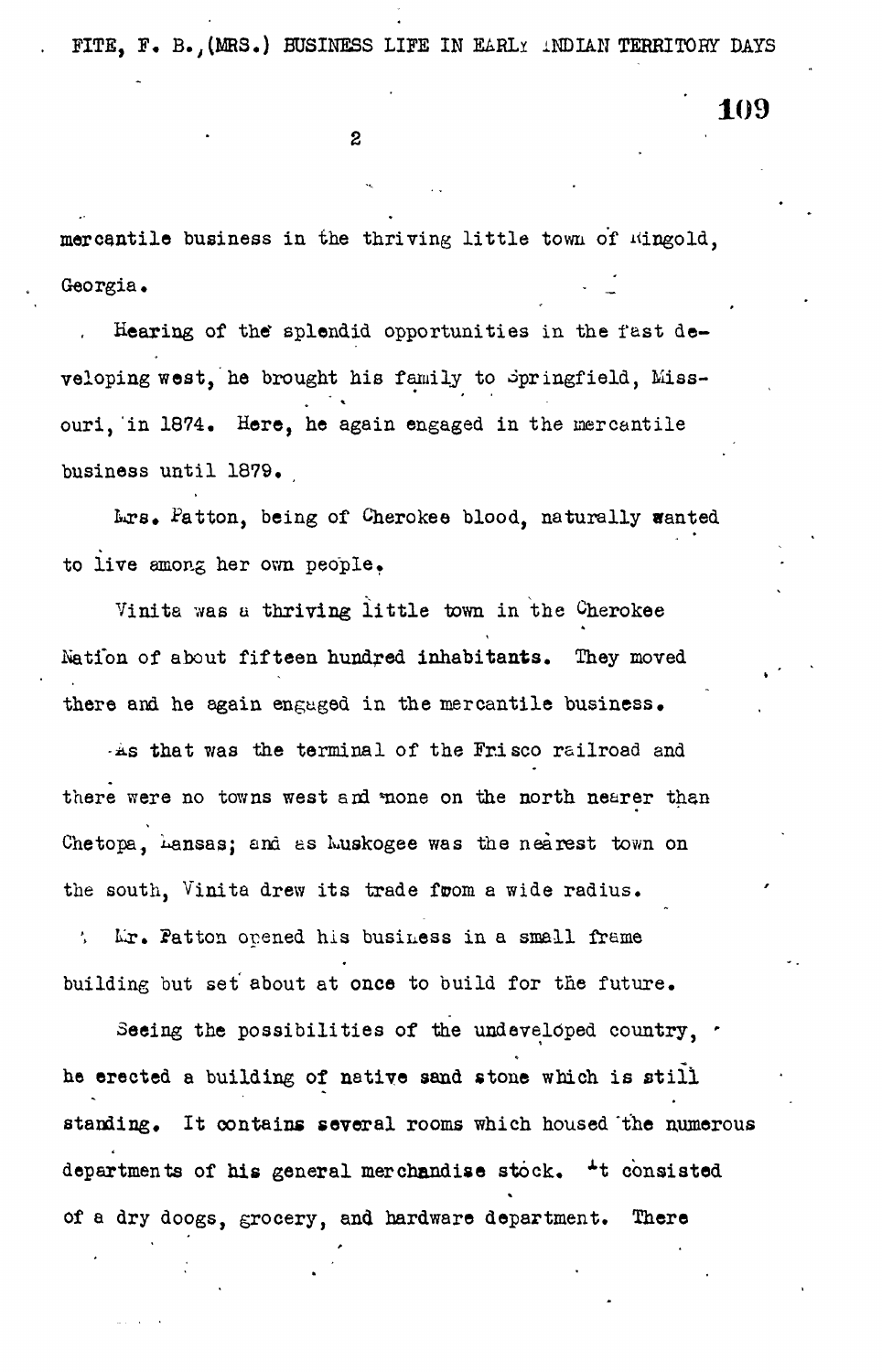FITE, F. B. (MRS.) BUSINESS LIFE IN EARLY INDIAN TERRITORY DAYS

3

was also a dryg store in the building, H<sub>e</sub> carried farm machinery, saddles and harness, '

Each department had en efficient manager, together with competent salesmen to carry on the business.

A registered pharmacist was employed in the drug store.

**Hers.Patton was a co-worker in the business and his most** able assistant, doing all the buying for the dry goods de-.. partment. She made trips to St.Louis as often as necessary to replehish the stock, as the people of Vinita were people of wealth and culture and the best that could be bought was none to good for them.

wealthy cattlemens& families lived there, although they spent a great deal of their time on the ranches in the tallgrass regions in the northern part of the Territory,

after the Frisco railrood was built west, Mr. Patton opened a branch store at Catoosa, Indian Territory, which he operated for several years. The manager of the store was killed by a robber one night and he sold out the store.

Vinita'was the home of  $\mathbb{A}r$ . W. E. Balsell, a rich cattleman from Texas, who was an intermarried Cherokee

**110**